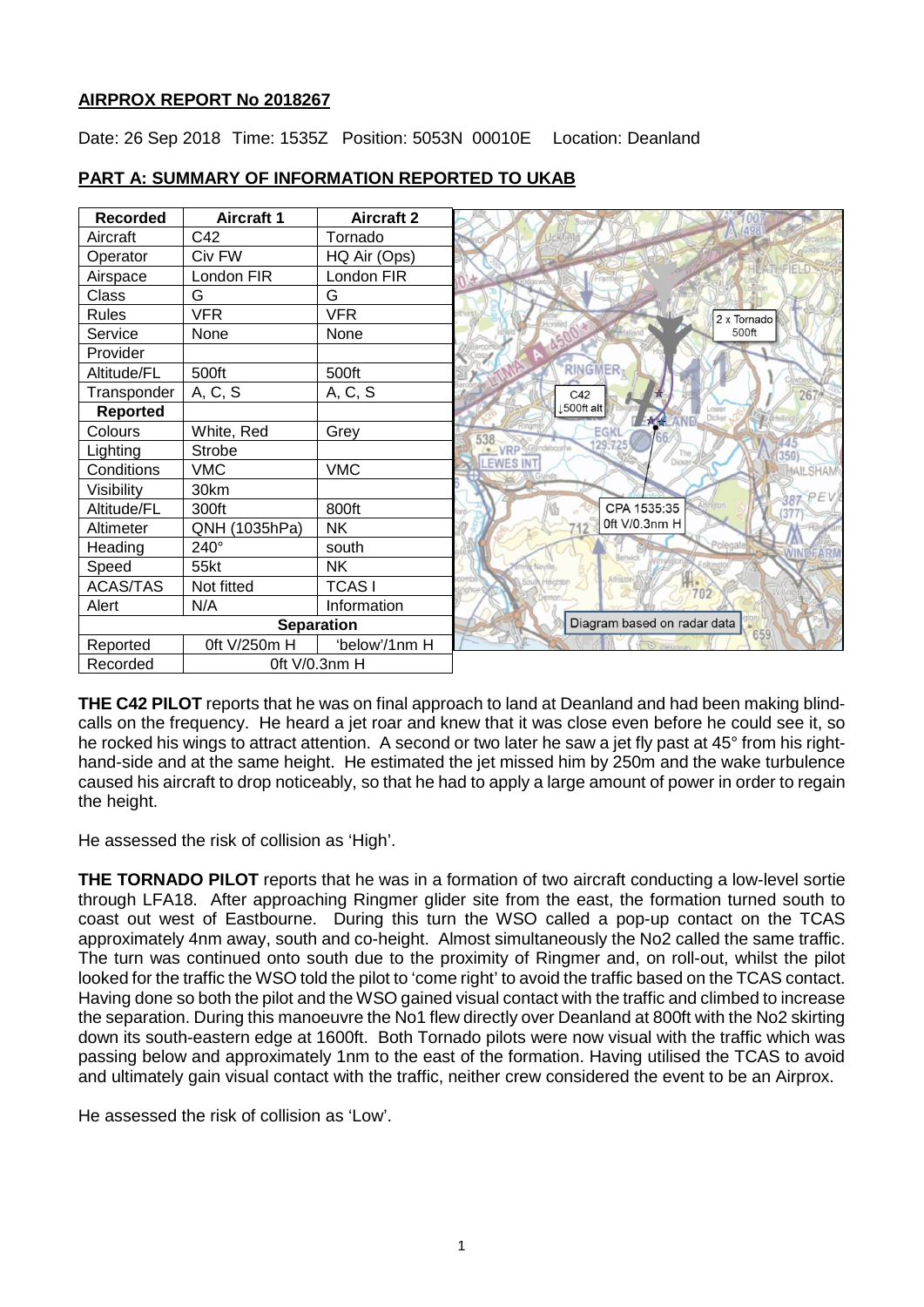## **Factual Background**

The weather at Shoreham was recorded as follows:

METAR EGKA 261520Z 20007KT CAVOK 18/11 Q1032=

# **Analysis and Investigation**

## **UKAB Secretariat**

Figures 1-4 are a series of screen shots taken from the NATS radar. At 1535:23 (Figure 1) the Tornados (squawking 1731 and 7001) are 1.3nm north of the C42 (squawking 7000). At 1535:31 (Figure 2), the No1 Tornado is indicating 500ft, as is the C42, and the separation is 0.5nm. CPA occurs at 1535:35 (Figure 3) when the separation is 0.3nm between the No1 Tornado and the C42. The next radar sweep (Figure 4), shows that the Tornado has climbed, as described in his report, and is indicting 900ft.



Figure 1: 1535:23 Figure 2: 1535:31

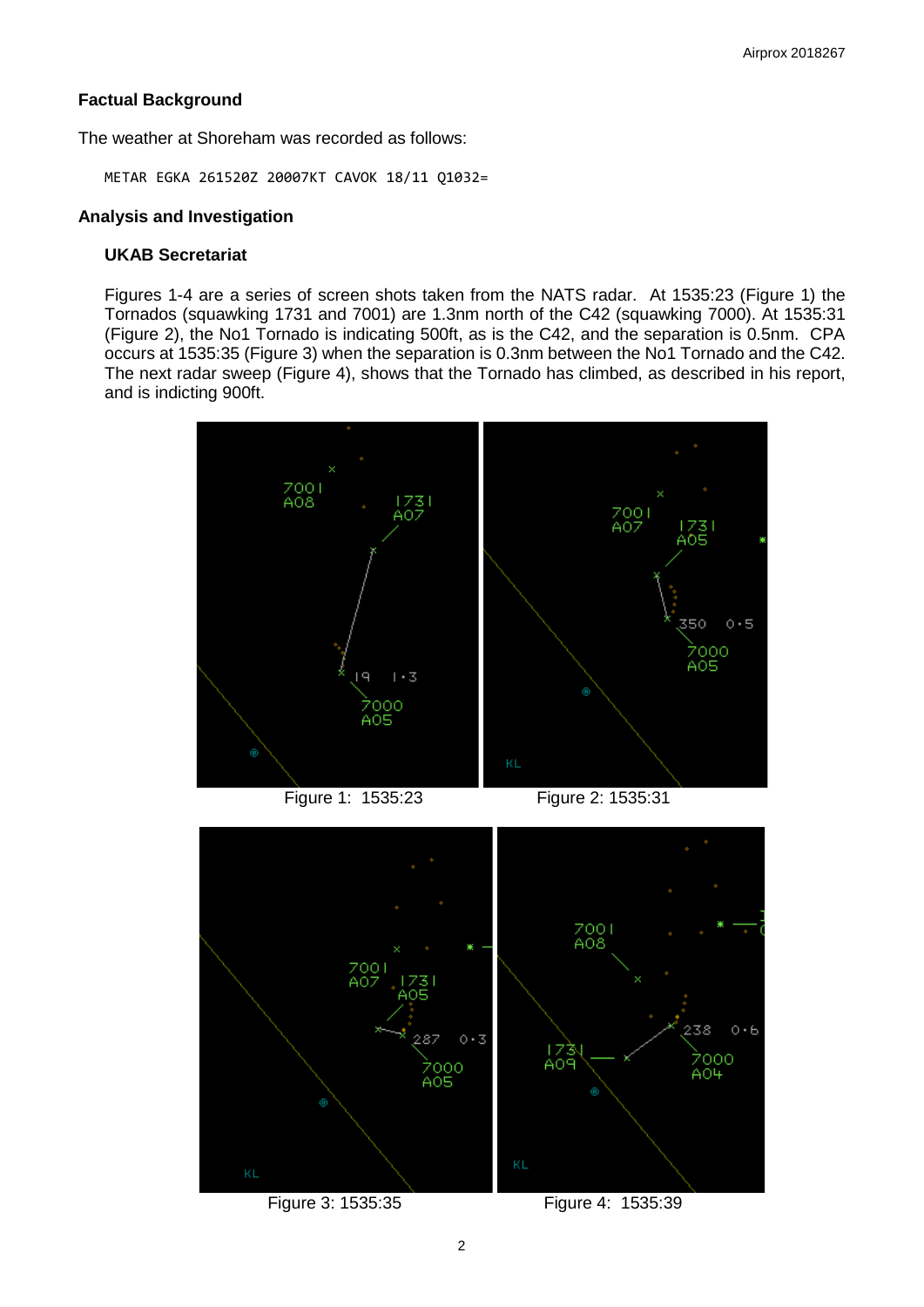The C42 and Tornado pilots shared an equal responsibility for collision avoidance and not to operate in such proximity to other aircraft as to create a collision hazard<sup>[1](#page-2-0)</sup>. An aircraft operated on or in the vicinity of an aerodrome shall conform with or avoid the pattern of traffic formed by other aircraft in operation<sup>[2](#page-2-1)</sup>.

#### **Comments**

## **HQ Air Command**

The Tornado crews had planned the mission and submitted it to CADS, but since this system is not available to all users of Class G airspace – specifically the C42 in this encounter – the 'plan-toavoid' barrier was ineffective. Equally, the ATS barrier was not employed due to the operating heights and location of the aircraft involved. However, The C42 was equipped with a transponder and was squawking and the Tornados are equipped with TCAS, which interacted with the C42's transponder. This cued the Tornado crews to the presence of another aircraft in the vicinity and action was immediately taken to attempt to increase separation from the perceived location of the TCAS contact. Clearly, there will be inaccuracies in range and bearing of the TCAS contact in such a dynamic environment and it is normal procedure for Tornado crews to act on the best information that they have at the time. In the process of avoiding the traffic indicated on the TCAS, the formation leader overflew the minor aerodrome at approximately circuit height. Whilst less than ideal, avoidance of the 'known' threat of the TCAS contact was the priority.

Deanland has no specific 'protection' as a minor aerodrome and, though the ICF is printed on the civilian aeronautical chart, it is not shown on the military 1:500,000 low flying chart but is available in the UK Military Low Flying Handbook (UKMLFHB). Given the dynamic and unplanned nature of the Tornados routing whilst avoiding the TCAS contact, it is unreasonable to expect the Tornado crews to note frequencies of en-route – or near-route – minor aerodromes from the UKMLFHB. However, it is also reasonable to expect that ICF information contained within the UKMLFHB be replicated on the military series charts; the RAF Safety Centre will engage with No1 AIDU in this regard.

#### **Summary**

l

An Airprox was reported when a C42 and a pair of Tornados flew into proximity at 1535hrs on Wednesday 26th September 2018. Both pilots were operating under VFR in VMC, neither were receiving an ATS, the C42 pilot was in the Deanland visual circuit and the Tornados were operating low-level.

# **PART B: SUMMARY OF THE BOARD'S DISCUSSIONS**

Information available consisted of reports from both pilots and radar photographs/video recordings.

The Board first looked at the actions of the C42 pilot. He was operating in the Deanland visual circuit and making blind-calls on the frequency. He heard, and then saw, the Tornados as they flew from behind and members agreed that he could not have been expected to see them any earlier. The Board noted that his transponder had triggered the TCAS in the Tornados, which at least alerted the Tornado crews to his presence, and this had undoubtedly resulted in them seeing the C42, demonstrating the benefits of electronic conspicuity.

For their part, the Board noted that the Tornado crews had booked into the LFS and had checked CADS for conflicting traffic. However, because the majority of GA does not have access to CADS, this would not have given them details of most GA traffic. Acknowledging that the Tornados were too low for an ATS, members noted that they were reliant upon their TCAS and see-and-avoid to provide

<span id="page-2-0"></span><sup>1</sup> SERA.3205 Proximity. MAA RA 2307 paragraphs 1 and 2.

<span id="page-2-1"></span><sup>2</sup> SERA.3225 Operation on and in the Vicinity of an Aerodrome. MAA RA 2307 paragraph 15.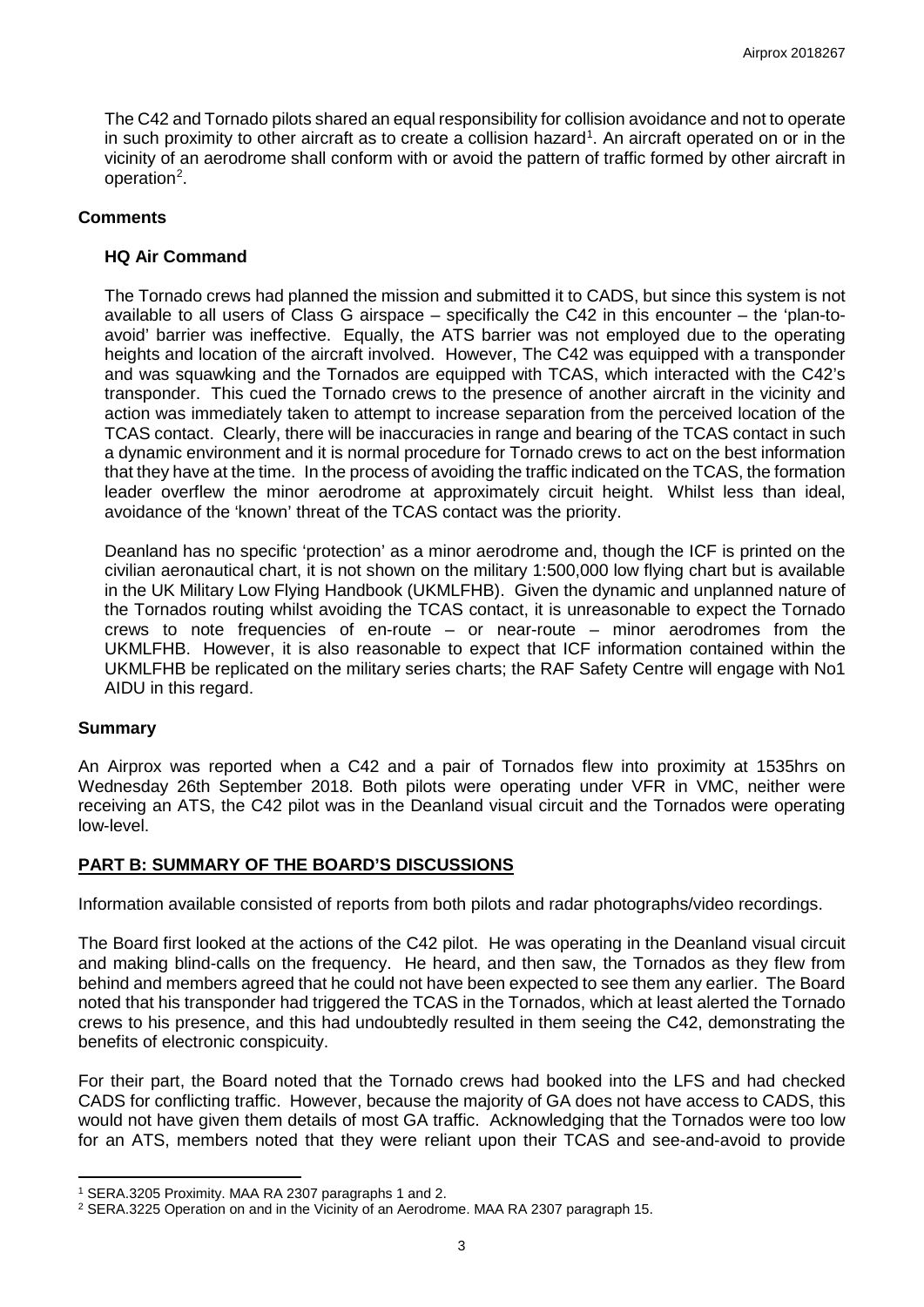warning of any traffic in the vicinity. Having therefore received a TCAS alert (the C42), some members wondered why they had still turned towards it and maintained their low-level altitude, Accepting that TCAS azimuth indications cannot be relied upon, members with military fast-jet experience opined that they could at least have raised their altitude in the knowledge that there was a specific threat (and minor airfield) to their south. Alternatively, although acknowledging that they needed to turn to avoid Ringmer gliding site, they could also have chosen a more south-westerly heading to keep clear of both Ringmer and the TCAS contact at Deanland. As it was, the Tornado crews continued towards the TCAS contact until they became visual; at their operating speed this gave them precious little time to visually acquire and then avoid the C42. Although Deanland did not have the protection of an ATZ, members noted that the airfield was marked on the military charts, although they accepted the HQ Air Command comment regarding the lack of an ICF on the military charts. Although the Board agreed that it was not feasible to suggest that fast-jet pilots call the ICF of every minor airfield that they pass, they accepted that the presence of an ICF on the charts might alert crews to the busier airfields, although there were other ways of indicating this more overtly they felt. In the end, the Board noted that the Tornado crews did see the C42, and that the lead pilot had climbed to increase separation. Whilst the radar screenshot indicated this climb as being after CPA, members believed that this was probably due to a lag in the radar and that the climb probably had made a material difference to the separation between the Tornado and the C42.

In determining the cause of the Airprox the Board agreed that because information on the C42 had been available on TCAS, the lead Tornado pilot had flown into conflict with the C42. With regard to the risk, members noted that the Tornado pilot had been visual with the C42 before CPA and they debated whether this had been at sufficient range to allow timely and effective action, or whether the visual acquisition had been close enough to consider the Tornado pilot's manoeuvre as emergency avoiding action. In the end the former view prevailed and, although safety had been reduced, the Board assessed that the manoeuvre had been timely and effective; risk Category C.

# **PART C: ASSESSMENT OF CAUSE AND RISK**

Cause: The lead Tornado flew into conflict with the C42.

Degree of Risk: C.

Safety Barrier Assessment<sup>[3](#page-3-0)</sup>

In assessing the effectiveness of the safety barriers associated with this incident, the Board concluded that the key factors had been that:

# **Flight Crew:**

l

**Regulations, Processes, Procedures, Instructions and Compliance** were assessed as **ineffective** because the No1 Tornado crew flew through the Deanland pattern of traffic.

**Tactical Planning** was assessed as **partially effective** because although they were aware of its presence, the Tornado crews didn't sufficiently avoid Deanland.

**Situational Awareness and Action** were assessed as **partially effective** because the Tornado crews didn't sufficiently act on the information they had from the TCAS.

**Warning System Operation and Compliance** were assessed as **partially effective** because the Tornado crews had information on the C42 from their TCAS but did not fully resolve the conflict before flying too close to it.

<span id="page-3-0"></span><sup>&</sup>lt;sup>3</sup> The UK Airprox Board scheme for assessing the Availability, Functionality and Effectiveness of safety barriers can be found on the [UKAB Website.](http://www.airproxboard.org.uk/Learn-more/Airprox-Barrier-Assessment/)